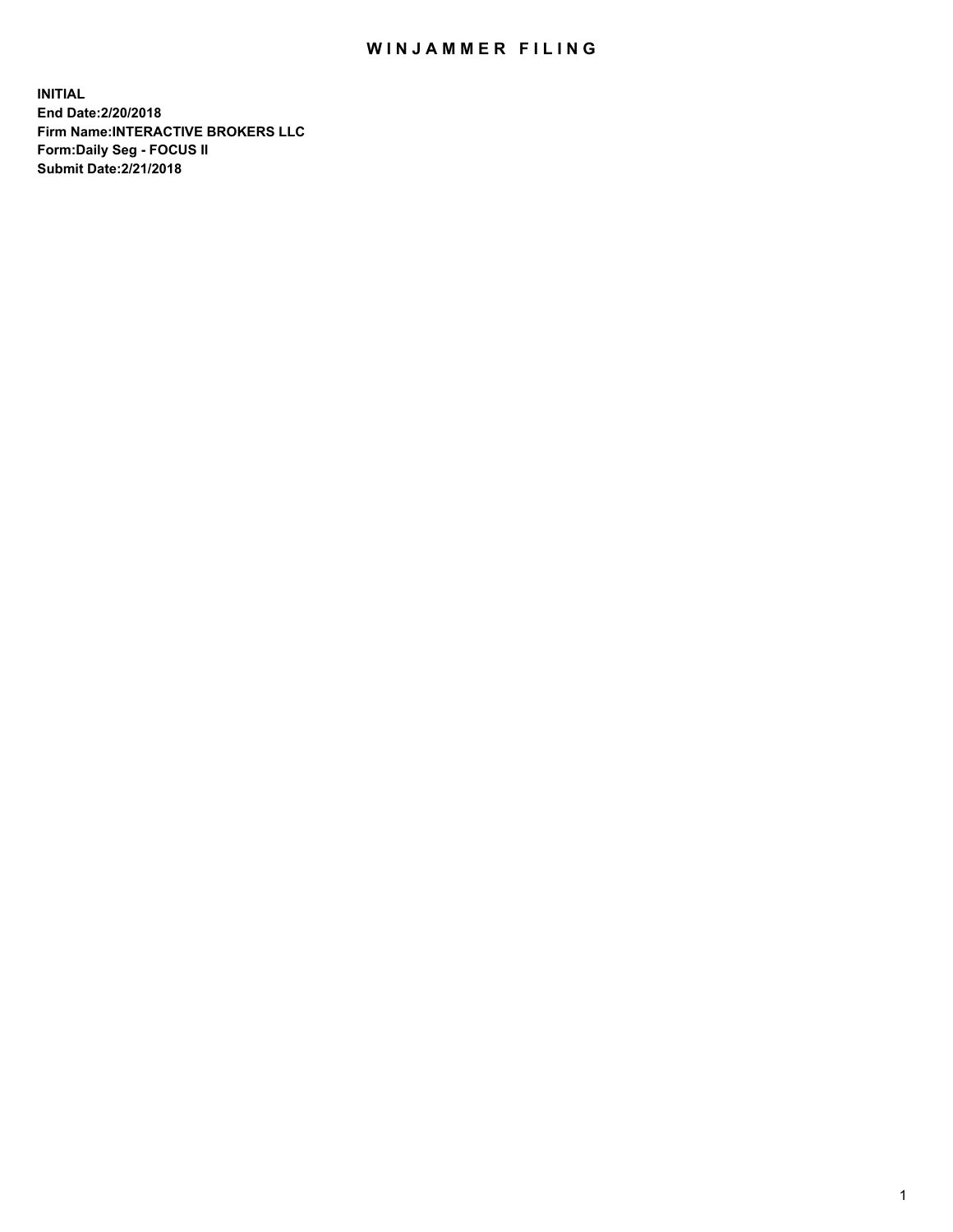## **INITIAL End Date:2/20/2018 Firm Name:INTERACTIVE BROKERS LLC Form:Daily Seg - FOCUS II Submit Date:2/21/2018 Daily Segregation - Cover Page**

| Name of Company<br><b>Contact Name</b><br><b>Contact Phone Number</b>                                                                                                                                                                                                                                                          | <b>INTERACTIVE BROKERS LLC</b><br><b>James Menicucci</b><br>203-618-8085                        |
|--------------------------------------------------------------------------------------------------------------------------------------------------------------------------------------------------------------------------------------------------------------------------------------------------------------------------------|-------------------------------------------------------------------------------------------------|
| <b>Contact Email Address</b>                                                                                                                                                                                                                                                                                                   | jmenicucci@interactivebrokers.c<br>om                                                           |
| FCM's Customer Segregated Funds Residual Interest Target (choose one):<br>a. Minimum dollar amount: ; or<br>b. Minimum percentage of customer segregated funds required:% ; or<br>c. Dollar amount range between: and; or<br>d. Percentage range of customer segregated funds required between:% and%.                         | $\overline{\mathbf{0}}$<br>$\overline{\mathbf{0}}$<br>155,000,000 245,000,000<br>0 <sub>0</sub> |
| FCM's Customer Secured Amount Funds Residual Interest Target (choose one):<br>a. Minimum dollar amount: ; or<br>b. Minimum percentage of customer secured funds required:%; or<br>c. Dollar amount range between: and; or<br>d. Percentage range of customer secured funds required between: % and %.                          | $\overline{\mathbf{0}}$<br>$\overline{\mathbf{0}}$<br>80,000,000 120,000,000<br>0 <sub>0</sub>  |
| FCM's Cleared Swaps Customer Collateral Residual Interest Target (choose one):<br>a. Minimum dollar amount: ; or<br>b. Minimum percentage of cleared swaps customer collateral required:% ; or<br>c. Dollar amount range between: and; or<br>d. Percentage range of cleared swaps customer collateral required between:% and%. | $\overline{\mathbf{0}}$<br>$\underline{\mathbf{0}}$<br>0 <sub>0</sub><br>0 <sup>0</sup>         |

Attach supporting documents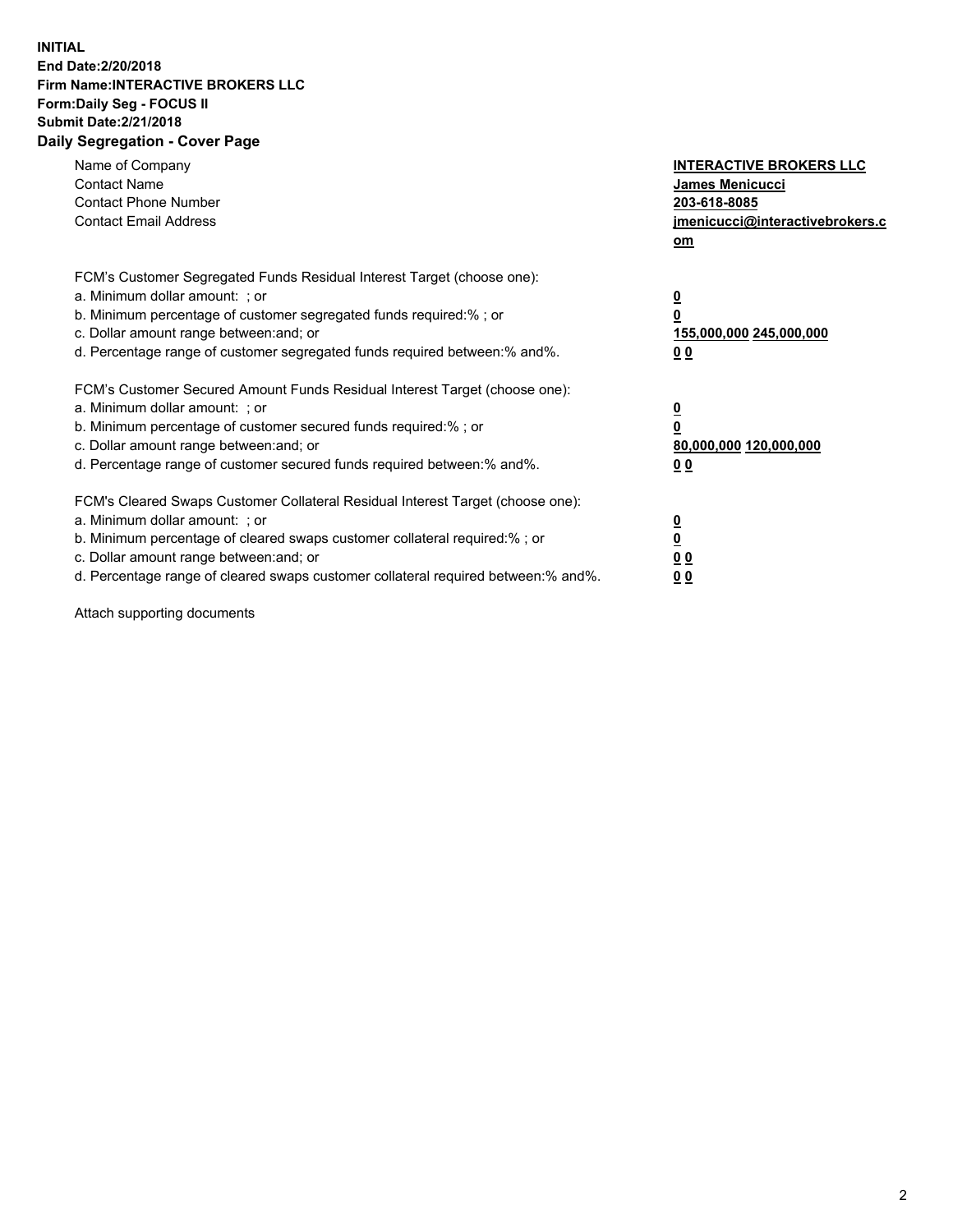## **INITIAL End Date:2/20/2018 Firm Name:INTERACTIVE BROKERS LLC Form:Daily Seg - FOCUS II Submit Date:2/21/2018 Daily Segregation - Secured Amounts**

|                | Daily Jegregation - Jeculed Aniounts                                                                       |                                                       |
|----------------|------------------------------------------------------------------------------------------------------------|-------------------------------------------------------|
|                | Foreign Futures and Foreign Options Secured Amounts                                                        |                                                       |
|                | Amount required to be set aside pursuant to law, rule or regulation of a foreign                           | $0$ [7305]                                            |
|                | government or a rule of a self-regulatory organization authorized thereunder                               |                                                       |
| 1.             | Net ledger balance - Foreign Futures and Foreign Option Trading - All Customers                            |                                                       |
|                | A. Cash                                                                                                    | 517,948,619 [7315]                                    |
|                | B. Securities (at market)                                                                                  | $0$ [7317]                                            |
| 2.             | Net unrealized profit (loss) in open futures contracts traded on a foreign board of trade                  | 4,806,672 [7325]                                      |
| 3.             | Exchange traded options                                                                                    |                                                       |
|                | a. Market value of open option contracts purchased on a foreign board of trade                             | 167,724 [7335]                                        |
|                | b. Market value of open contracts granted (sold) on a foreign board of trade                               | -63,278 [7337]                                        |
| 4.             | Net equity (deficit) (add lines 1.2. and 3.)                                                               | 522,859,737 [7345]                                    |
| 5.             | Account liquidating to a deficit and account with a debit balances - gross amount                          | 3,421 [7351]                                          |
|                | Less: amount offset by customer owned securities                                                           | 0 [7352] 3,421 [7354]                                 |
| 6.             | Amount required to be set aside as the secured amount - Net Liquidating Equity                             | 522,863,158 [7355]                                    |
|                | Method (add lines 4 and 5)                                                                                 |                                                       |
| 7.             | Greater of amount required to be set aside pursuant to foreign jurisdiction (above) or line                | 522,863,158 [7360]                                    |
|                | 6.                                                                                                         |                                                       |
|                | FUNDS DEPOSITED IN SEPARATE REGULATION 30.7 ACCOUNTS                                                       |                                                       |
| 1 <sub>1</sub> | Cash in banks                                                                                              |                                                       |
|                | A. Banks located in the United States                                                                      | 127,124,931 [7500]                                    |
|                | B. Other banks qualified under Regulation 30.7                                                             | 0 [7520] 127,124,931 [7530]                           |
| 2.             | Securities                                                                                                 |                                                       |
|                | A. In safekeeping with banks located in the United States                                                  | 363,040,175 [7540]                                    |
|                | B. In safekeeping with other banks qualified under Regulation 30.7                                         | 0 [7560] 363,040,175 [7570]                           |
| 3.             | Equities with registered futures commission merchants                                                      |                                                       |
|                | A. Cash                                                                                                    | $0$ [7580]                                            |
|                | <b>B.</b> Securities                                                                                       | $0$ [7590]                                            |
|                | C. Unrealized gain (loss) on open futures contracts                                                        | $0$ [7600]                                            |
|                | D. Value of long option contracts                                                                          | $0$ [7610]                                            |
|                | E. Value of short option contracts                                                                         | 0 [7615] 0 [7620]                                     |
| 4.             | Amounts held by clearing organizations of foreign boards of trade                                          |                                                       |
|                | A. Cash                                                                                                    | $0$ [7640]                                            |
|                | <b>B.</b> Securities                                                                                       | $0$ [7650]                                            |
|                | C. Amount due to (from) clearing organization - daily variation                                            | $0$ [7660]                                            |
|                | D. Value of long option contracts                                                                          | $0$ [7670]                                            |
|                | E. Value of short option contracts                                                                         | 0 [7675] 0 [7680]                                     |
| 5.             | Amounts held by members of foreign boards of trade                                                         |                                                       |
|                | A. Cash                                                                                                    | 177,336,695 [7700]                                    |
|                | <b>B.</b> Securities                                                                                       | $0$ [7710]                                            |
|                | C. Unrealized gain (loss) on open futures contracts                                                        | -11,792,034 [7720]                                    |
|                | D. Value of long option contracts                                                                          | 167,724 [7730]                                        |
|                | E. Value of short option contracts                                                                         | <mark>-63,278</mark> [7735] <b>165,649,107</b> [7740] |
| 6.             | Amounts with other depositories designated by a foreign board of trade                                     | $0$ [7760]                                            |
| 7.             | Segregated funds on hand                                                                                   | $0$ [7765]                                            |
| 8.             | Total funds in separate section 30.7 accounts                                                              | 655,814,213 [7770]                                    |
| 9.             | Excess (deficiency) Set Aside for Secured Amount (subtract line 7 Secured Statement<br>Page 1 from Line 8) | 132,951,055 [7380]                                    |
| 10.            | Management Target Amount for Excess funds in separate section 30.7 accounts                                | 80,000,000 [7780]                                     |
| 11.            | Excess (deficiency) funds in separate 30.7 accounts over (under) Management Target                         | 52,951,055 [7785]                                     |
|                |                                                                                                            |                                                       |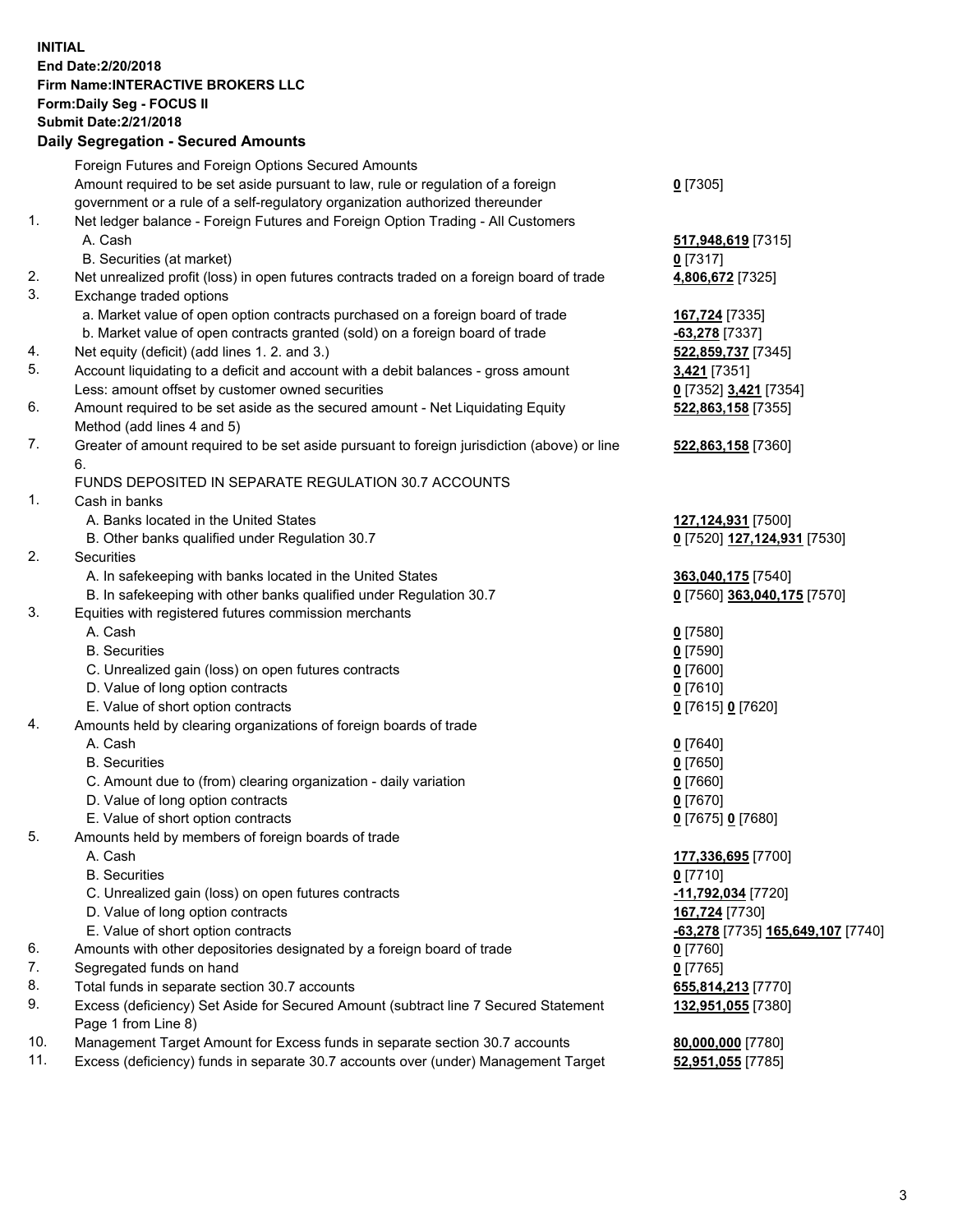**INITIAL End Date:2/20/2018 Firm Name:INTERACTIVE BROKERS LLC Form:Daily Seg - FOCUS II Submit Date:2/21/2018 Daily Segregation - Segregation Statement** SEGREGATION REQUIREMENTS(Section 4d(2) of the CEAct) 1. Net ledger balance A. Cash **4,403,956,194** [7010] B. Securities (at market) **0** [7020] 2. Net unrealized profit (loss) in open futures contracts traded on a contract market **-12,243,821** [7030] 3. Exchange traded options A. Add market value of open option contracts purchased on a contract market **255,976,935** [7032] B. Deduct market value of open option contracts granted (sold) on a contract market **-262,083,609** [7033] 4. Net equity (deficit) (add lines 1, 2 and 3) **4,385,605,699** [7040] 5. Accounts liquidating to a deficit and accounts with debit balances - gross amount **385,513** [7045] Less: amount offset by customer securities **0** [7047] **385,513** [7050] 6. Amount required to be segregated (add lines 4 and 5) **4,385,991,212** [7060] FUNDS IN SEGREGATED ACCOUNTS 7. Deposited in segregated funds bank accounts A. Cash **824,092,868** [7070] B. Securities representing investments of customers' funds (at market) **2,558,192,625** [7080] C. Securities held for particular customers or option customers in lieu of cash (at market) **0** [7090] 8. Margins on deposit with derivatives clearing organizations of contract markets A. Cash **25,007,416** [7100] B. Securities representing investments of customers' funds (at market) **1,180,841,236** [7110] C. Securities held for particular customers or option customers in lieu of cash (at market) **0** [7120] 9. Net settlement from (to) derivatives clearing organizations of contract markets **8,131,950** [7130] 10. Exchange traded options A. Value of open long option contracts **255,940,583** [7132] B. Value of open short option contracts **-262,059,162** [7133] 11. Net equities with other FCMs A. Net liquidating equity **0** [7140] B. Securities representing investments of customers' funds (at market) **0** [7160] C. Securities held for particular customers or option customers in lieu of cash (at market) **0** [7170] 12. Segregated funds on hand **0** [7150] 13. Total amount in segregation (add lines 7 through 12) **4,590,147,516** [7180] 14. Excess (deficiency) funds in segregation (subtract line 6 from line 13) **204,156,304** [7190] 15. Management Target Amount for Excess funds in segregation **155,000,000** [7194] **49,156,304** [7198]

16. Excess (deficiency) funds in segregation over (under) Management Target Amount Excess